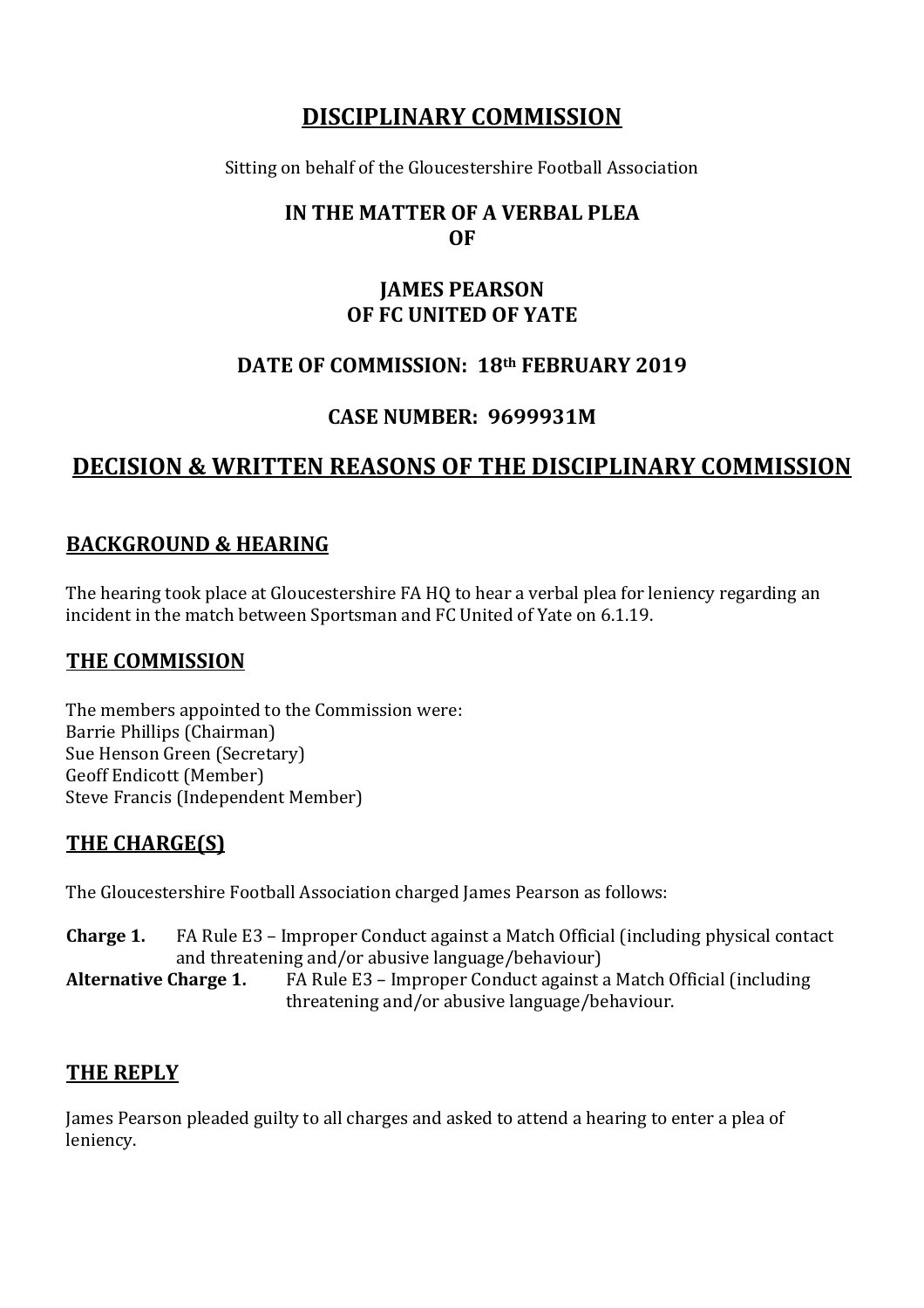## **THE RULES**

Pursuant to The FA Handbook 2018-2019 Season, FA Rule E3 (1) provides as follows:

*"A Participant shall at all times act in the best interests of the game and shall not act in any manner which is improper or brings the game into disrepute or use any one, or a combination of, violent conduct, serious foul play, threatening, abusive, indecent or insulting words or behaviour".*

Recommended punishment 182 days plus up to £150 fine, but minimum 84 days and £100 fine.

#### **THE BURDEN & STANDARD OF PROOF**

Case proven by the admission of guilt from the player – James Pearson.

#### **THE EVIDENCE**

In the report submitted by the referee Paul Collier, it is stated that …

In the 85th minute following the award of a penalty against his team, the goalkeeper, Jamie Pearson made physical contact with the match official by chest bumping him, causing the match official to step backwards.

Pearson was immediately shown a red card and dismissed from the field of play. Upon being dismissed Pearson called the match official a "fucking disgrace and a fucking cheat". At the conclusion of the match Pearson approached the match official and again shouted at him that he was a "fucking disgrace and cheat and should never referee again".

## **FINDINGS**

The Commission considered the evidence from the report submitted by the referee, Paul Collier and also listened and considered the content of James Pearson's plea for leniency.

The Commission accepted that James Pearson had made contact with the match official although there was a difference of opinion as to the nature of the contact or the outcome of it.

The Commission concluded that the charges under FA Rule 3 for Improper conduct against a Match Official including physical contact and threatening and/or abusive language and behaviour is proven.

#### **MITIGATION**

In his plea regarding the referee's report, James Pearson stated that he did make contact with the referee, albeit slight. This happened when he jumped to his feet from the tackle and the referee was standing very close when the contact was made. He claims it was not intentional and on two separate occasions has apologised to the referee for the contact and abusive language. James feels he has badly let down his team mates and the two clubs he plays for and his reaction to the referee's decision was completely out of character. He is not strong mentally and the incident has caused him a great deal of stress and he is so concerned that he cannot play the game he has put so much time into not only as a player but as a team manager. He admits his actions were wrong on the day and can only apologise and assure the commission that there will not be a repeat of this behaviour.